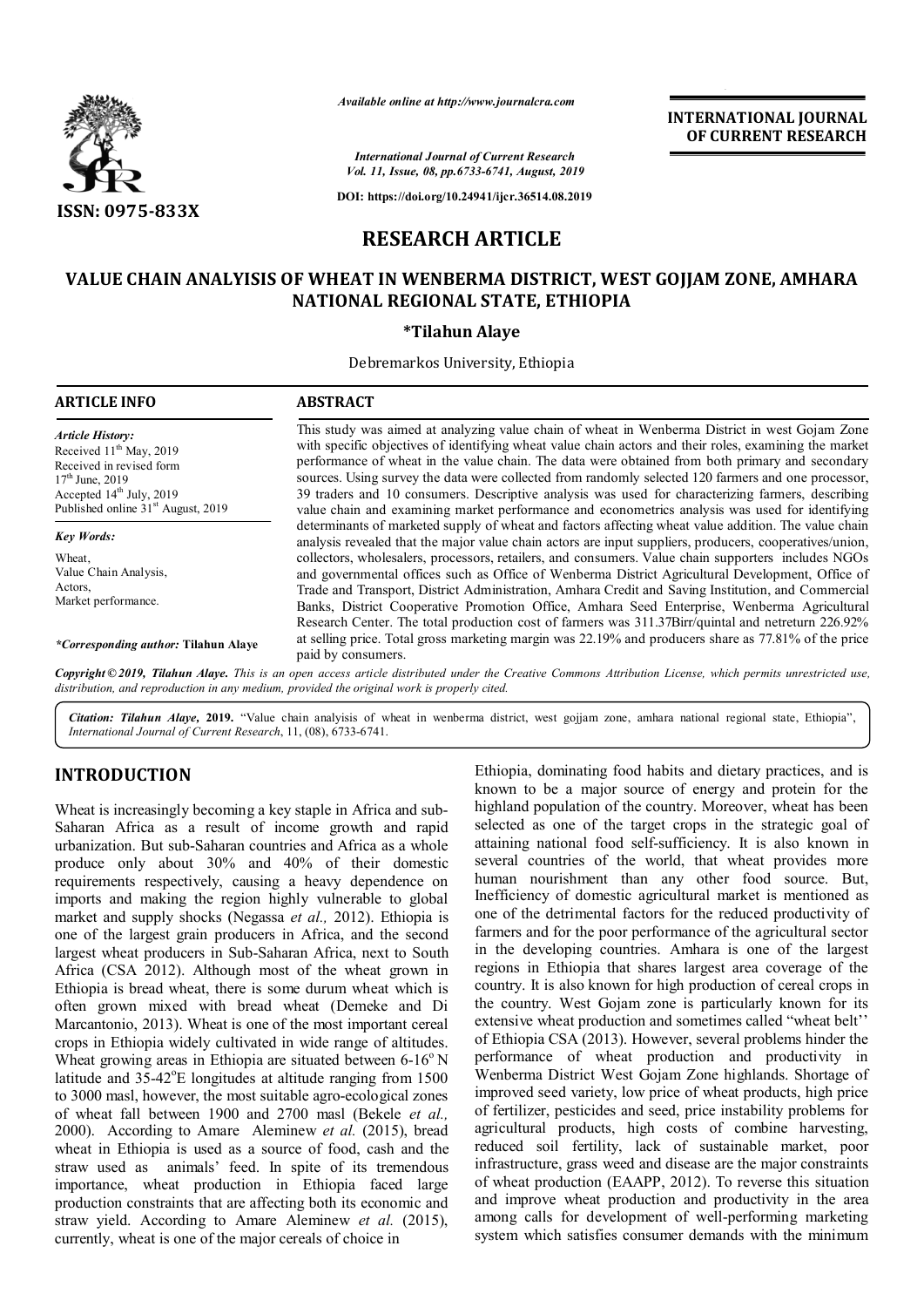margin between producers and consumer prices. Therefore, in this study, the supply and performance of wheat market including wheat value chain and actors' role, performance of wheat markets and factors determine the supply of wheat by smallholder farmers were identified and analyzed using data obtained from households and market participants. This study focused on investigating the wheat value chain, quantity of wheat supplied to the market and important constraints using value chain analysis approach in Wenberma District of West Gojam highlands. The finding of the study can assist in developing improved market development to benefit all stakeholders that are participating in wheat value chain in the study area.

**Statement of the Problem:** The majority of Ethiopian farmers are small-scale producers and the goal of development is undoubtedly changing the scope and efficiency of food production. However, majority of Ethiopia's farmers have been using traditional way of agricultural practices. This has contributed for low productivity of the agricultural sector, the estimates show about 94% of Ethiopian farmers rely on less than 5 hectares of land, of which 55% cultivate less than 2 hectares. Crop productivity still remains very low relative to its potential yields, only averaging 2.21 qt/ha between 2010 and 2014 (World Bank, 2014). According to (CSA, 2014), low productivity could be attributed to many factors including land degradation, lack of improved varieties, small farm size, drought and poor farm technology. High food prices since 2008 also affected food security for the poor and net-buying households, Wheat has assumed its importance as an important staple in Ethiopia and accounts for about 15% of the total cereal production and 20% of the cereal consumption. But, Ethiopia still deficient in terms of wheat production to meet the national requirements. In 2009, the country had about 10% wheat production deficit, which led to its imports about 40% of its total supply (FAO, 2014).Ethiopia is the only country in sub-Saharan Africa where smallholder wheat production meets more than 70% of the national consumption demand Shiferaw *et al.* (2011).

The development and upgrading of the value chains is an important agenda for the government, companies and other institutions. Entry into higher value markets requires an understanding of the requirements and dynamic forces within the value chain (Baker, 2006). Understanding of the existing inputs supply systems, production, marketing systems and consumption of wheat is important for developing/upgrading value chain in the study area. According to Mohammed (2009), upgrading the wheat value chain sector takes into account the systematic review of the problems and opportunities that exist across the value chain from input supply to marketing of the final product. Under current productivity and service provision, it will become more difficult for Ethiopian wheat sector to withstand the competition from more productive and efficient system of most other countries. More productive and efficient countries can provide wheat products at lower cost to the consumer which has repercussion on the economy in general. Some of the specific challenges that affected wheat value chain were less quality control systems, week quality based pricing system, low wheat production and less technical capacity of production. In the study area, wheat is the main crop which comes first in terms of area coverage as compared to other crops produced in the district. Farmers produce wheat for household food consumption and as source of cash income.

However, there are many problems related to wheat production such as; shortage of input supply, low productivity, poor postharvest management, price drop after harvest, limited recipes at consumption level (CSA, 2014), limited infrastructural development, transportation problem and low negotiation power of producers who can be cheated by marketing agents. Thus, in order to motivate farmers to produce and supply more to the market, wheat value chain must operate well .In doing so, the study attempted to contribute in filling the knowledge gap of the district by assessing wheat value chain actors and its performance in the study area for the purpose of providing vital information for effective research, planning and policy formulation and for better intervention by government and

#### **Research questions**

other stakeholders.

The study was intended to answer the following research questions:

- 1. Who are the major actors of wheat value chain and identify their roles?
- 2. How is the market performance of wheat along the value chain?

#### **Objectives of the Study**

*General objective:* The overall objective of the study is to analyze the value chain of wheat in Wenberma District, West Gojjam Zone, Amhara National Regional State.

#### *Specific objectives*

- 1. To identify the actors map of wheat value chain, their roles and relationships;
- 2. To determine wheat marketing costs, margins and value share of the value chain actors;

## **MATERIALS AND METHODS**

Under this section description of the study area, types and sources of data, methods of data collection, sample size and sampling procedures, methods of data analysis and hypothesis and definition of working variables are described.

#### **Data Sources and Methods of Data Collection**

*Data Sources and types:* The data for this study ware collected from primary and secondary sources. Formal and informal sample survey methods were used to collect primary and secondary data. Primary data were collected from producers, wholesalers, assemblers, retailers, processors, cooperatives and agricultural input suppliers. The main data types include production, buying and selling, pricing, input delivery and distribution, market supply of wheat, market constraints and opportunities characteristics of the actors involved in wheat crop production and marketing in the study area. Secondary data were gathered from published and unpublished materials, internet sources district agriculture and rural development offices, farmers' organizations, input suppliers, marketing agencies and from different development organizations of the study area.

*Methods of Data Collection:* Primary data were collected using structured interviews and Rapid Market Appraisal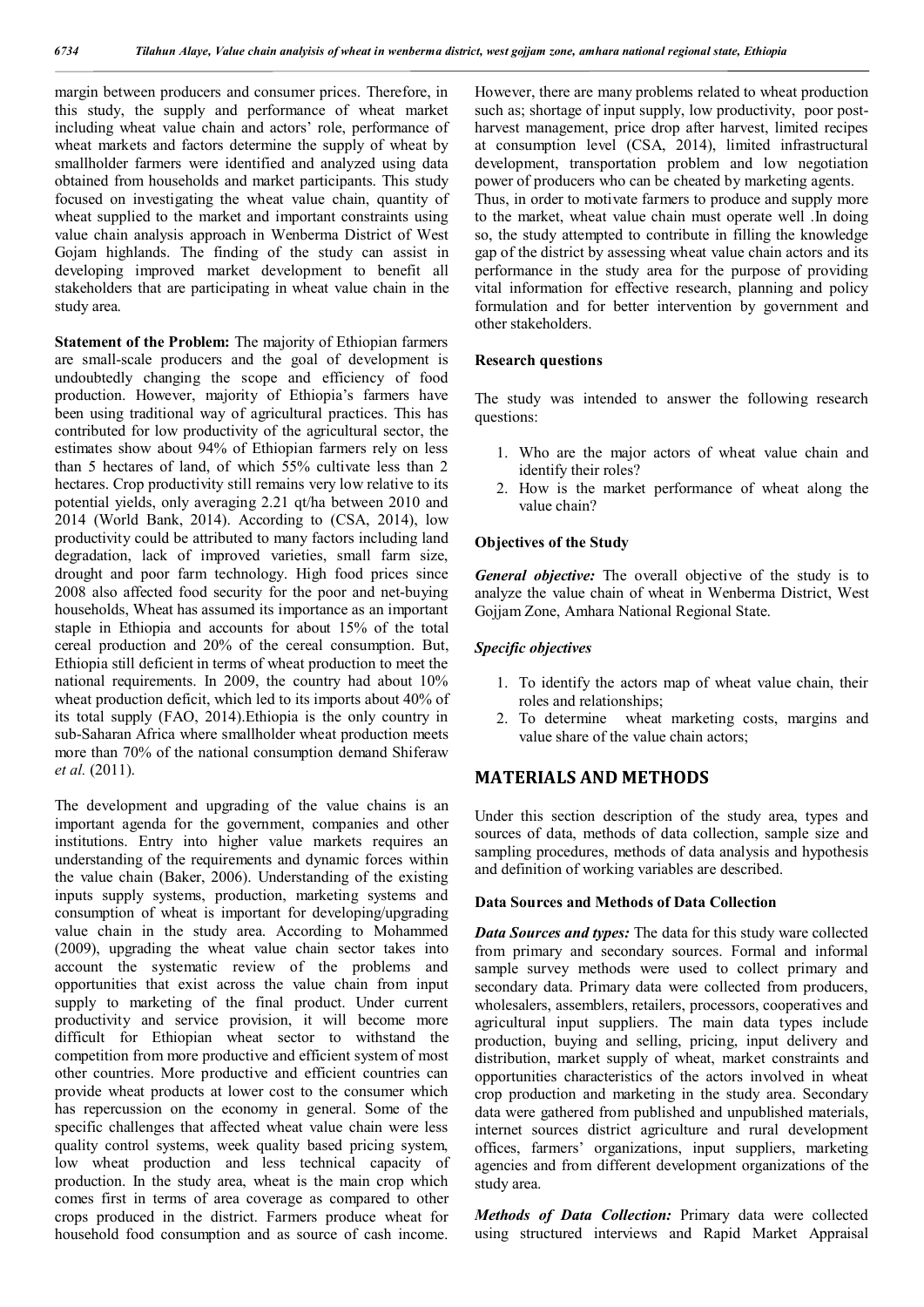(RMA). Using primary wheat producers as an entry point, the study identified linkages and major chain participants from the input supply to the final consumers. Informal survey was conducted using Rapid Market Appraisal (RMA) technique using checklists. Formal survey were undertake with randomly selected farmers, wholesalers, retailers, processors, input suppliers and cooperative representatives using a pretested structured questionnaire for each group.

**Sampling Procedure and Sample Size:** The study area, Wenberma District, was selected as a study since the area has high potential for wheat production and marketing. Initially actors who involved in a value chain were identified using review of related literature and asking of some key informants from respective offices. Following this, samples were selected from each segment of the value chain and included in this study using diverse sampling techniques. For sampling producers, a multi-stage sampling technique was used for the study. In the first stage out of 19 rural kebeles in the district 16 wheat producer kebeles were selected purposively. Secondly, from 16 wheat producers' kebeles; five kebeles were selected randomly using lottery method, because it gives equal chance for wheat producer kebeles. In the third stage, the lists of wheat producer farmers were prepared with the help of development agents. Then, based on the prepared list, sample farmers from each kebele were selected using probability proportionate to size sampling technique. For this study the total sample size for sample household farmers ware determined based on the sampling formula provided by Yamane (1967). The formula used for sample size determination with 95% confidence level with degree of variability of 5% and level of precision 9% are recommended to obtain a sample size required which represent a true population.

$$
n = \frac{N}{1 + N(e)^2}
$$

Where:

n= Sample size, N= Population size and e= level of precision

Based on the above formula a total of 120 households were interviewed

**Table 1. Distribution of sample households in the district**

| Sample kebeles | Number of wheat producer<br>households | Number of sample<br>households |
|----------------|----------------------------------------|--------------------------------|
| Yergib         | 563                                    | 20                             |
| Marwoled       | 678                                    | 24                             |
| Markuma        | 624                                    | 22                             |
| Wogedad        | 979                                    | 34                             |
| Burafer        | 514                                    | 20                             |
| Total          | 3358                                   | 120                            |

Source: Own computation, 2018

In addition to sampled farmers, Sample traders were taken at different stages of the value chain. The list of 12 wholesalers, 10 collectors, 16 retailers from the markets and one processor that wheat passed through were selected randomly. Accordingly, total of 39 traders were selected from Shindi, Burie and Fnoteselam (Table 3). Since processing/milling of wheat is only conducted in zonal town Fnoteselam, only one

flour mills available in Fnoteselam town was interviewed. Finally six primary cooperatives were obtained from the district; two cooperatives were interviewed from each PA.

| Table 2. Processor and Sample distribution of wheat traders at |  |
|----------------------------------------------------------------|--|
| different markets                                              |  |

| <b>Traders</b>                   | Shindi | <b>Burie</b> | Fnoteselam | Total |
|----------------------------------|--------|--------------|------------|-------|
| Collectors                       | 10     |              |            |       |
| Wholesalers                      |        |              |            | 12    |
| Retailers                        |        |              |            | 16    |
| Processors                       |        |              |            |       |
| Total                            | 25     |              |            |       |
| Source: Own survey results, 2018 |        |              |            |       |

Sampling of consumers: To collect data from wheat consumer's random sampling technique was employed and 1 0 respondents were selected.

**Methods of Data Analysis:** Descriptive statistics, value chain analysis and econometric analysis were employed to analyze the data collected from wheat value chain actors to meet the objectives of this study. Descriptive statistical analysis is used to clearly compare and contrast different characteristics of the sample households. Hence, descriptive statistics such as frequencies, percentages, maximum, minimum, means and standard deviations were computed to analyze the collected data.

**Analysis of wheat value chain market performance:** To evaluate value chain performance costs and prices information are very important and is used to construct marketing costs, margins and net returns. Estimates of costs, the marketing margins and net returns along the value chain are the best tools to analyze performance of market. Accordingly, to evaluate the market performance in the value chain, marketing margins; total gross marketing margin (TGMM), producers' share (GMMp), net marketing margin (NMM), marketing margin at a given stage 'i' (GMMi), net returns and estimated costs of value chain actors along the value chain was calculated.

# **RESULTS AND DISCUSSION**

This chapter discusses the descriptive and econometric analyses results of the study. The descriptive statistics results section includes discussions about demographic and socioeconomic characteristics of sample farmers; econometric analysis, sub-section discusses about the determinants quantity of wheat marketed by the producers and value addition in the study area.

**Demographic and Socioeconomic characteristics of the respondents:** The results of the study revealed that of sample households 80% were male headed and20% were female headed. The marital status indicates 98 % of the sample households were married, 10%widowed, 7% Divorced and 5% were single. The results presented in (Table 3) depicts that 93.3% and6.7%of the respondents were Orthodox and Muslim respectively. The educational background of the sample household heads is believed to be an important feature that determines the readiness of household heads to accept new ideas. It is clear that education can influence productivity of producers and adoption of newly introduced technologies and innovations. Hence, literate producers are expected to be in a better position to get and use information which contributes to improve their production of wheat. The educational level of the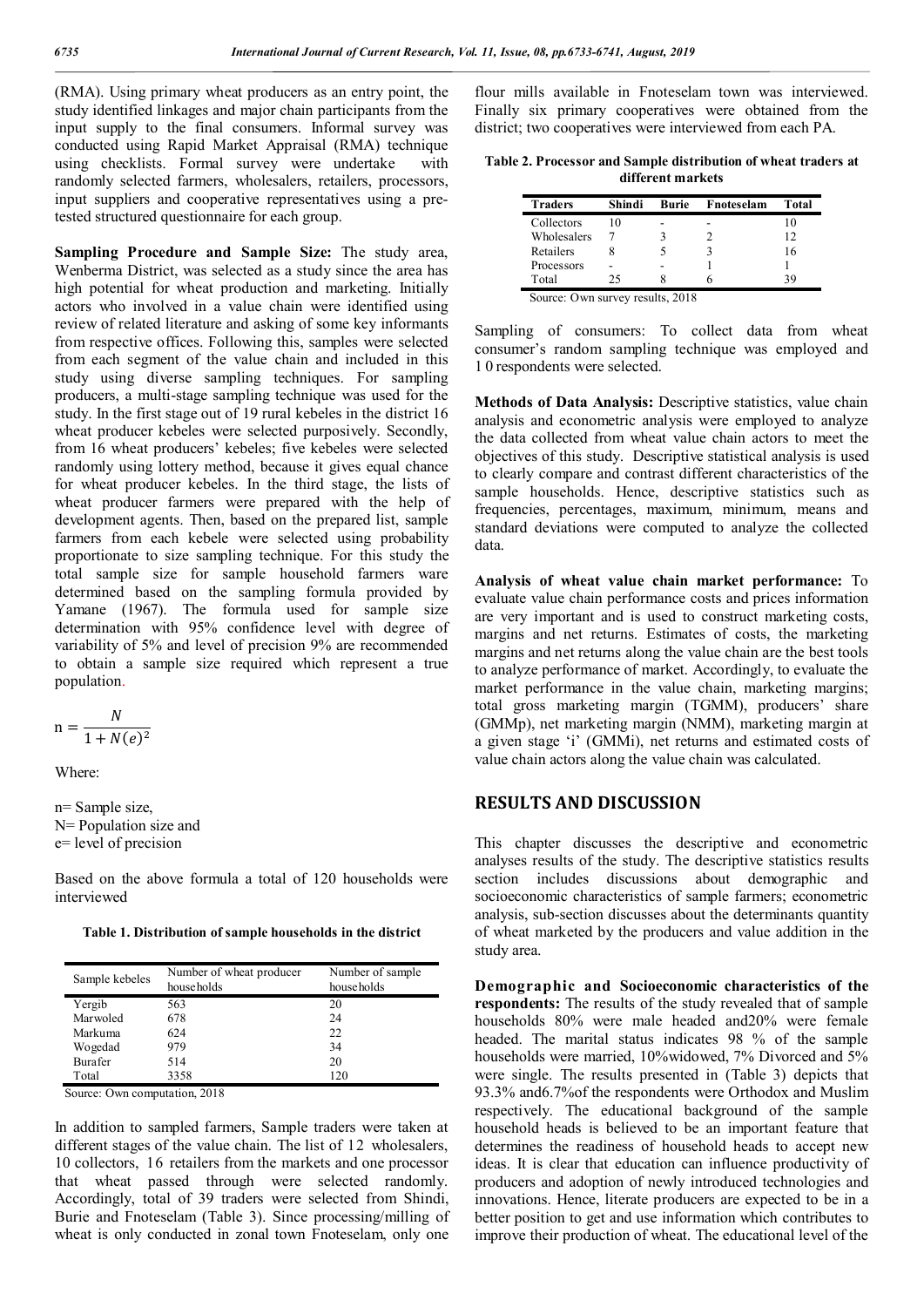households also indicates that 55.8% were read and write while 44.2% of them were literate (Table 3). Farming was the main occupation and source of livelihood for all sample producers, where the major ones are crop production and animal husbandry. Moreover, in addition to the farming activities, 35.8% of respondents have also reported that they have been engaged in non-farm activities like petty trading and transport services using donkey carts to earn additional income.

**Table 3. The comparison characteristics of sample households (categorical variables)**

| Variables                             | Number of respondents | Percent |
|---------------------------------------|-----------------------|---------|
| Sex of the household head             |                       |         |
| Male                                  | 96                    | 80      |
| Female                                | 24                    | 20      |
| Education level of the household head |                       |         |
| Illiterate                            | 67                    | 55.8    |
| Read and write                        |                       |         |
| Primary $(1-8)$                       | 40                    | 33.33   |
|                                       |                       |         |
| Secondary $(9-12)$                    | 13                    | 10.83   |
| Nonfarm income                        |                       |         |
| Yes                                   | 43                    | 35.8    |
|                                       | 77                    |         |
| No                                    |                       | 64.2    |
| Marital status                        | 5                     |         |
| Single                                | 98                    | 4.2     |
| Married                               | 7                     | 81.7    |
| Divorced                              | 10                    | 5.8     |
| Widowed                               |                       | 8.3     |
|                                       |                       |         |
| Religion                              |                       |         |
| Muslim                                | 8                     | 6.7     |
| Orthodox                              | 112                   | 93.3    |

Source: Own survey result, 2018

It is believed that age of the household head determines whether the household benefits from the experience of an older person or base its decision on the risk taking attitude of the younger producer. Age is one of the important characteristics of the community. It reflects on the productivity of the population as it has bearing on the overall health situation within the community. Age plays a significant role in any kind of business, particularly in agriculture, because the use of child labor on the farms is quite high. As reveled in (Table 4), the average age of the sample household heads was 47.19 years with minimum and maximum ages of 25 and 76 years, respectively. The average family size of the sample households was 4.73 persons; with minimum and maximum family size of 1personand 9 persons, respectively. Farming experience was taken to be the number of years that an individual was continuously engaged in wheat production. The average years of wheat farming experience for the sample household heads was found only 4.27 years with minimum and maximum farming experience of 1 and 7 years, respectively.

**Table 4. Characteristics of sample households (continuous variables)**

| Variables          | Mean   | St. deviation | Max | Min |
|--------------------|--------|---------------|-----|-----|
| Age                | 47 19  | 12.141        | 76  | 25  |
| Family size        | 4 73   | 136           |     |     |
| Farming experience | 4 27   |               |     |     |
| ⌒                  | 1.0010 |               |     |     |

Source: Own survey result, 2018

**Value chain analysis:** Value chain analysis assesses the value of each activity which increases the products and services to a firm. The ability to perform particular activities and to manage the linkages between these activities is a source of competitive

advantage. The competitiveness of value chain is greatly influenced by the partnership and collaboration for innovation that can be realized by chain actors. Moreover, the development and operation of enabling and supporting business development services (e.g. market information, transport, credit) play critical role on how well the value chain responds to consumer demands (Anandajayasekeram and Berhanu, 2009). Therefore, to enhance opportunities for wheat value chain actors, we need to understand the main value chain actors of the entire value chain. At this point, actors involved, the role they have been playing and the prevailing linkage of actors in the wheat value chain is assessed.

*Map of Wheat Value Chain in the study area:* The value chain map of wheat in Wenberma district is presented as follows (Figure 3).

*Actors, their role and relationship in wheat value chain:* The value chain map highlighted the involvement of diverse actors who participated directly or indirectly in the value chain. The direct actors are those involved in commercial activities in the chain (input suppliers, producers, traders, consumers) and indirect actors are those that provide financial or non-financial support services, such as credit agencies, business service providers, and government, NGOs, cooperatives, researchers and extension agents. Defining each actor's role in the value chain is one part of value chain analysis so in this section wheat value chain actors, their role and linkages are discussed as follows.

**Input Suppliers:** This is the first stage of wheat value chain, many participants involved in this activity. Primary multipurpose farmers' cooperatives, seed suppliers (traders), NGOs and private agricultural chemicals suppliers are the main actors in supplying inputs to farmers. Wheat farmers also participated in this stage in preparing their own inputs and they also supply input to fellow farmers. In combination, these actors supplied seeds, fertilizers (both DAP and Urea), chemicals and farm implements.

**Producers:** Wheat producers in the study area are the main actors who perform most of the value chain function activities right from farm inputs preparation on their farms or procurement of the inputs from other sources to marketing of their product. The main value chain activities performed by wheat producer farmers include land preparation/ ploughing, seeding and fertilizer application, weed management/ digging, disease controlling, harvesting, post-harvest handling and finally marketing.

**Assemblers (collectors):** The assemblers play important role in the system of assembly. They consolidate the product of individual farmers produce and prepare it for marketing. They also relieve their customers of the burden of quality by controlling the small quantities of wheat typically offered by farmers. On the market days early in the morning they took money from regional wholesalers to buy the product so that they transfer the purchased product to the trader who already delivered them money on the same market day. Although wholesalers are the main customers of urban assemblers, they also sell the product to retailers and consumers.

**Millers/processors:** Wheat as the most important crop utilized as an industrial raw material and input for food-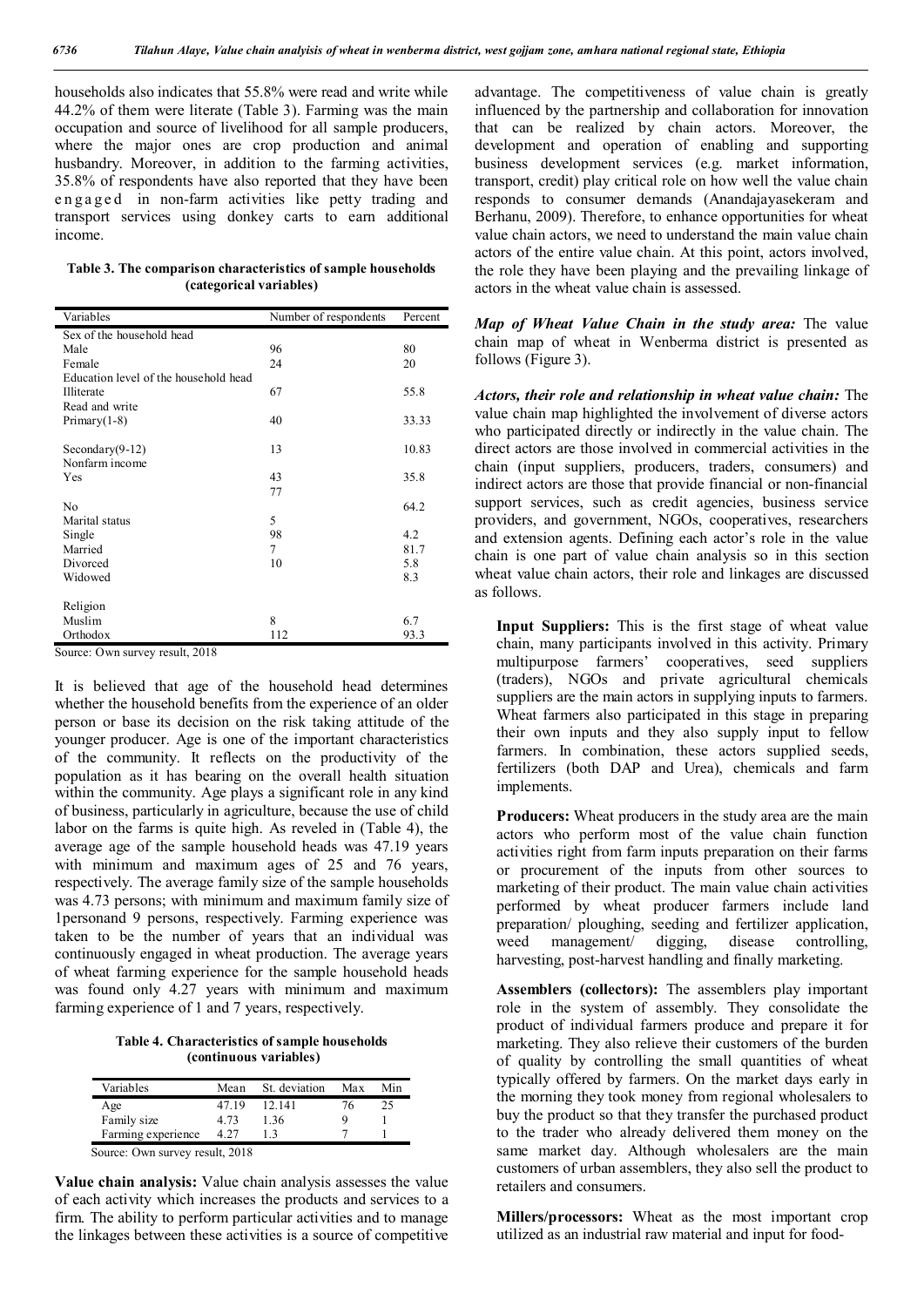

**Figure 1. Wheat value chain map**

based factories. Wheat grain millers using wheat as a raw material include factories with large and medium capacities. It is the transformation of wheat into a variety of value added products. Wheat processing industries convert wheat into wheat flour and barn, flour into biscuits, pasta, macaroni and bread that add value to the product and to satisfy market requirement. The surveyed flour processors purchase wheat grain from individual traders (wholesalers and commission agents/brokers) within the district and the surrounding districts. On average 28,980 kg is purchased per week per flour processor. The main sources of wheat for flour factories are Wenberma and Bure districts by suppliers who use hired vehicles. Flour processors process grains into flour as well as wheat bran before selling to end consumers, retailers and wholesalers. On the other hand, bakeries process flour into bread, cakes, and/or cookies and then sell to end consumers. The highest grain supplies to flour processors are made in January and February while the lowest supplies are experienced from May to December. Processors engage in grading, labeling and packaging before selling the products. The value added is reflected by the differences in prices charged per kilogram of processed products. But in wenberma district there no wheat processors that can be convert wheat into wheat flour. In the zone town of the district Finote selam there is wheat processors that convert wheat into flour.

**Wholesalers:** Wholesalers are major market participants of the marketing system who usually used to buy wheat on the farm filed with larger volume than any other actors in the marketing system and resell the products to retail merchants and processors than ultimate customers. Wholesalers side in the district market and purchase wheat either through broker or directly from farmer or farmer trader or urban assemblers. Commodities bought from different sources put together in one place (store) to be processed so that uniformity of the product will be attained.

**Retailers:** these market actors are located at the end of marketing channel to consumers, directly servicing the ultimate consumers of the marketing system. They buy from wholesalers and farmers in their surroundings and directly sell wheat to consumers. They perform numerous marketing functions such as buying, transporting, storing, selling and other functions to end users

**Consumers:** are those purchasing the products for consumption. Wheat is consumed in the district and outside the district in both rural and urban areas. They purchased from retailers based on the quantity desirable for them.

**Brokers**: These are marketing agents that exist between producers and the final consumers. They facilitated the buying and selling activities between farmers and other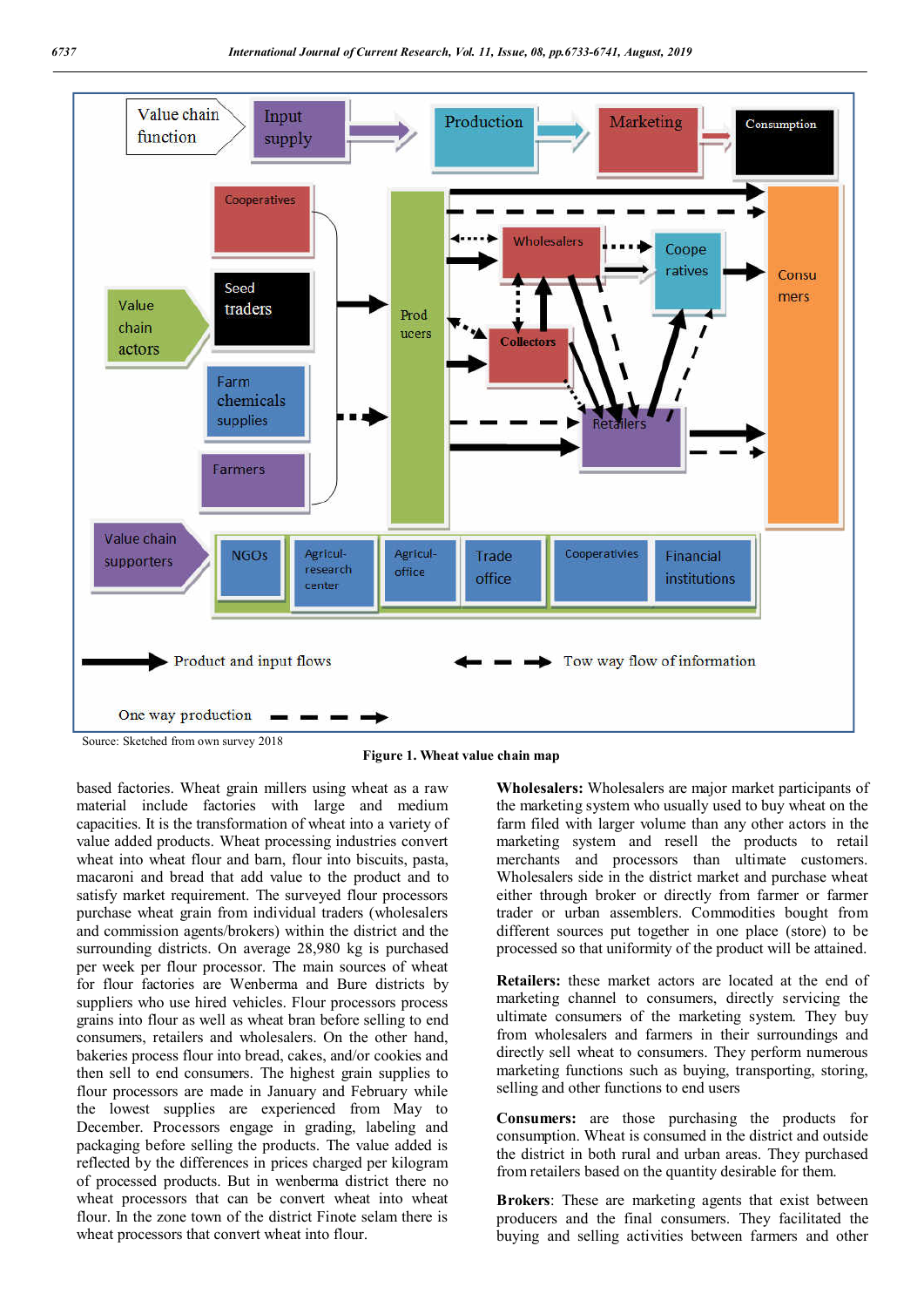marketing agents. Brokers were mainly involved in between retailers and wholesalers, retailers and other retailers, wholesalers and consumers and retailers and consumers. All brokers use mobile telephone to exchange market information to link the marketing agents involved in between producers and consumers. Brokers disseminate price and other information to the market participants and influence wheat trade and price formation mainly in between wholesalers in the district and wholesalers out of the district.

**Cooperatives:** cooperative are established by law. There are 6 agricultural primary cooperatives which were established in the district with the aim of increasing farmers' bargaining power in the exchange processes. Among these, two primary cooperatives from five sample kebeles (Shindig and Wogedad farm cooperatives) were survey in this study area. The cooperative is governed by elected members that negotiate on purchase price with the producers and bargain selling price with processors with assist of their union. They keep stocks using both member's working capital and loan. According to the survey result, the existence of cooperatives in wheat value chain has two functions. Initially, cooperatives perform as supporting actors who brings inputs from Wenberma agricultural research center, seed multiplier producers and other supplier by adding transport and other costs and then resale it to both member and non-member of wheat producers. Secondly, cooperatives are acting as major actors of wheat value chain that has stabilizing role in the local market through purchasing the product.

**Value chain support providers:** In the study area, different governmental and non-governmental organizations supporting wheat value chain. District Agricultural Offices, Trade and Transport Office, Primary Farmers' Cooperatives, Amhara Saving and Credit Institution, Private Transporters and NGOs are value chain supporters identified in the study area. Some service providers extend their supportive functions along the value chain and also have multiple activities. Describing value chain supporters in detail is useful for analyzing the efficiency of the institutions and for coordinating and planning new interventions. So, it is better to describe about each institution what function they performed in wheat value chain in the study area. Agricultural offices provided agricultural extension services, follow closely the wheat farmers, they advise on wheat cultivation, management of wheat product, organizing and providing trainings. Schiff and Stallard (2009) view value chain finance as financial products and services that flow to or through a value chain to increase returns on investment and growth and competitiveness ofthat value chain. The major sources of finance are Amhara credit and saving institution, cooperatives/union, NGOs and traders in the district. This are contribute in wheat value chain improvement. However, as producers said high collateral requirements, long credit process, lack of continuous credit services and limited number of credit institutions are the major challenges that discourage the users in the study area.

**Value Chain Governance:** In this part of the study a relationships with buyers, sellers, service providers and regulatory institutions that operate within or influence the range of activities required to bring wheat from inception to its end use is presented. It is found that the dominant value chain actors determine the flow of commodities and level of prices.

In effect they govern the value chain and most other chain actors subscribe to the rules set in the marketing process. The wholesalers are the key value chain governors and had a relationship with other value chain actors like farmers, collectors and retailers. In most cases, the business relations between the various operational actors are of free market exchange. Processors usually have strict quality standards/parameters/ and expect their wheat suppliers to meet these standards. Thus, processors fixe the price based on their quality requirements while they purchase wheat. Moreover, processors fixe price of their value added products (flour) as they distribute. Processors are always complaining that the traders are not providing quality wheat while traders are blaming the processors for offering low prices. Due to limited capital capacity of farmer primary cooperatives and producers are not governing the value chain. Hence, they are price takers. There is no significant vertical linkage between producers and other actors along the value chain**.** However, there is horizontal linkage between producers with producers, cooperatives with union, and traders with traders. Overall, the governance of the wheat value chain is buyer driven with minimum trust between various actors.

**Wheat market performance:** Wheat market performance was evaluated based on the level of marketing margins by taking in to consideration associated marketing costs for key marketing channels. Therefore, based on the 2018 production year of sampled households in wenberma district, wheat-marketing margins were analyzed based on cost and the average sale price of different marketing agents in the marketing channels of producers, assemblers, wholesalers and retailers.

*Costs and profitability of wheat production:* Method employed for the analysis of wheat market performance was marketing margins by taking in to account associated marketing costs for key marketing channels. Hence, on the consideration of 2018 production year, costs and purchase price of channel actors, margin at farmers, assemblers, wholesaler's, retailer's, cooperatives and processors level was conducted. This section focused on activities and associated costs in producing wheat at farm household level. This is to know costs associated with wheat production and marketing at farmers 'level. This provides an insight about the performance of wheat market. Producers obtained average profit of 688.63 Birr per quintal in 2018 cropping year from wheat production. The total average cost they incurred per quintal was311.86 Birr per quintal (Table 5). 5.4.2. Profitability analysis of wheat traders in the value chain. The costs and returns (profits) in the marketing of wheat by the different value chain actors (wholesalers, retailers and collectors) are presented below. Collectors in the district purchase wheat from farmers and sell to wholesalers and retailers. Wholesalers in the district also purchase wheat from producers and collectors to sell to wholesalers of other markets, to retailers and consumers .As a survey result indicates, the amount of average transaction costs incurred across traders were varies because traders purchase wheat product from different market like burie and fnoteselam. Accordingly, the average total costs incurred by assemblers, wholesalers, and retailers of wheat were birr per quintal of 9.2, 32.27, and 16.15birr per quintal respectively. The net profit for wholesalers was greater than assemblers and retailers. Purchase price of retailers were greater than assemblers and wholesaler because of retailers purchase small volume of wheat when compare to other type of traders.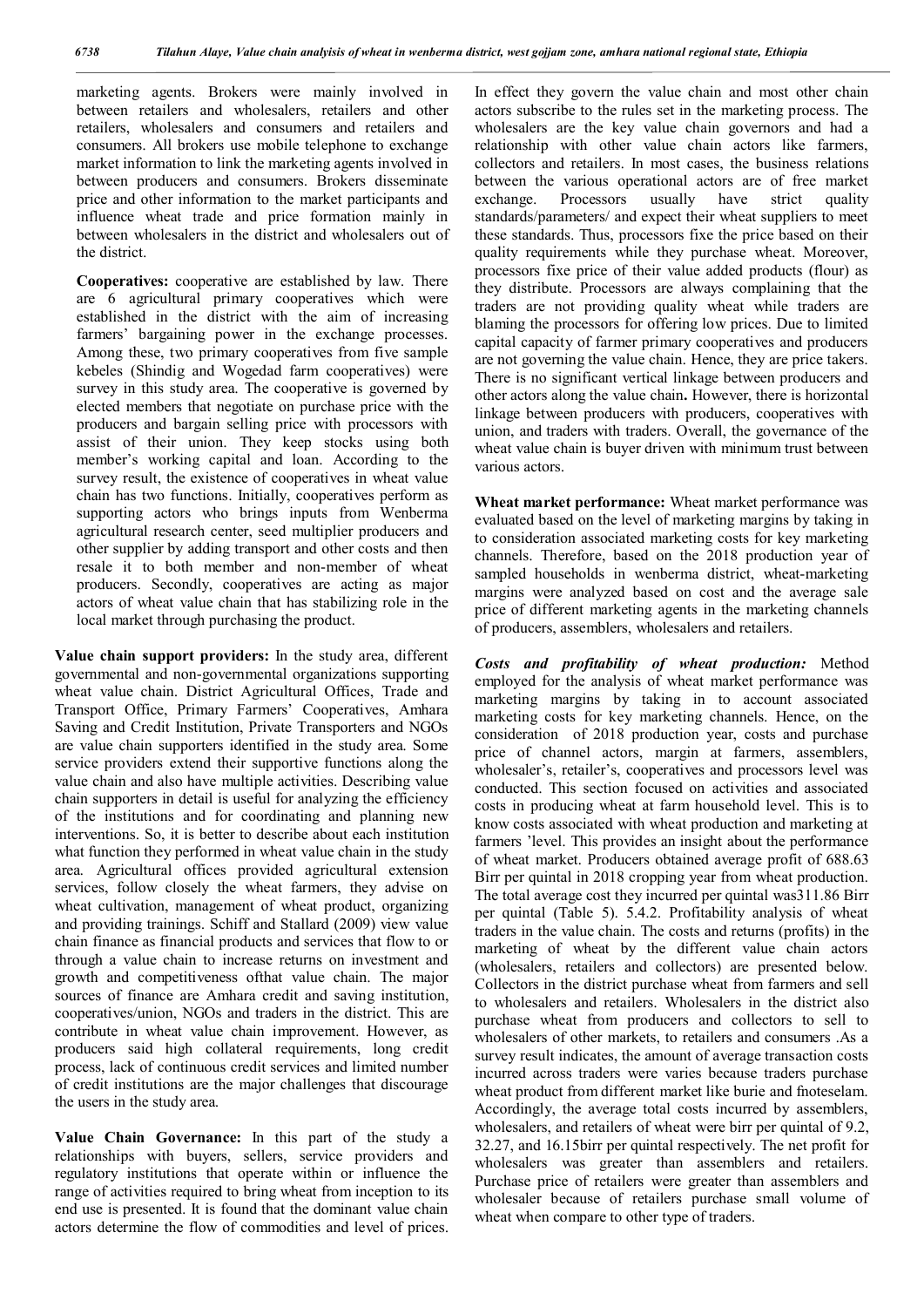| Cost item                                                                                                           | Cost per quintal in Birr | Percent from total cost |
|---------------------------------------------------------------------------------------------------------------------|--------------------------|-------------------------|
| Transport from farm to home                                                                                         | 7.07                     | 2.27                    |
| Loading and unloading                                                                                               | 13.4                     | 4.3                     |
| Food items                                                                                                          | 46.1                     | 14.8                    |
| Transportation to market                                                                                            | 9.19                     | 3.01                    |
| Market search cost                                                                                                  | 0.44                     | 0.14                    |
| Labor cost                                                                                                          |                          |                         |
| Plowing                                                                                                             | 18.4                     | 5.9                     |
| Weeding                                                                                                             | 12.15                    | 3.902                   |
| Digging                                                                                                             | 14.6                     | 4.68                    |
| Others                                                                                                              | 42.2                     | 13.55                   |
| Cost of Value addition activities harvesting, threshing and<br>storing, Sack, sisal rope, storing and drage /kinin/ | 147.82                   | 47.54                   |
| Total cost/qt                                                                                                       | 311.37                   |                         |
| Wheat selling average price /producers price per qt                                                                 | 1000                     |                         |
| Net profit/quintal                                                                                                  | 688.63                   |                         |
| Net return $(\% )$                                                                                                  | 68.86                    |                         |

**Table 5. Costs and profitability analysis of wheat production for farmers per quintals in 2018**

Source: Survey result, 2018

**Table 6. Costs and net returns of value chain actors Birr per quintal**

| Cost item                       | Assemblers | Wholesalers | Retailers      | Average |
|---------------------------------|------------|-------------|----------------|---------|
| Average purchase price          | 1000       | 1018.5      | 1065.67        | 1028.05 |
| Sack price                      | 4.5        | 4.5         | 4.5            | 4.5     |
| Loading and unloading           | 1.5        | 2.5         | 2.65           | 2.21    |
| Transportation                  | 0.80       | 6.25        | 6              | 3.52    |
| Permanent and temporary workers | ۰          | 1.72        |                | 1.72    |
| Storage and other losses        | 1.75       | 2.25        | 1.75           | 1.91    |
| Market search costs             | 0.65       | 2.5         | $\blacksquare$ | 1.57    |
| Packaging cost                  |            | 12.5        | 1.25           | 11.87   |
| Total cost                      | 9.2        | 32.27       | 16.15          | 19.2    |
| Average selling price           | 1050       | 1143.65     | 1295           | 1162.88 |
| Gross margin= $sp$ -pp          | 50         | 125.15      | 229.33         | 134.82  |
| Net profit/ $loss = gm-tc$      | 40.8       | 92.88       | 213.18         | 115.62  |
| Net return $(\% )$              | 3.88       | 8.11        | 16.46          | 9.48    |

Source: Survey result, 2018

**Marketing margins:** In this subsection for calculation of different margins the average selling prices of different participants in wheat value chain (farmers, collectors, wholesalers and retailers) and marketing costs along the chain are considered. Market margin measures the share of the final selling price that captured by particular agents in the marketing of value chains. However, it may also describe price differences between other points in the chain, for example, between producer and wholesale, or wholesale and retail prices. As seen from Table18, margins for wheat value chain actors, the total gross marketing margin was 22.19%.Producers share was 77.81% of the price paid by consumers. The lower share is due to the involvement of different market participants. Individually considered trader's collectors receive relatively less margin and retailers got relatively high margin.

*Production and marketing constraints of wheat farmers:* Wheat is widely grown and marketed for a long time in the study area, farmers and traders face many constraints. The most wheat production and marketing problems in the study area include lack of timely and sufficient market information, respondents provide only 45.8% (Table15),but the presence of market information providing is important in increasing the efficiency and effectiveness of marketing activities. Provision of market information plays a greater role in farmers' decision making process. This made farmers to reduce risks and uncertainties associated with the market and made them to take the right decision and also high price of seeds, weak market linkages among value chain actors and less bargaining power of farmers in the market and also there is no wheat processors in the district that can be convert wheat in to flour. Although the availability of credit is important source of cash for farmers to buy agricultural inputs needed to increase production and

marketed surplus of wheat. Only few of the respondents accessed credit from the sources. As a result farmers were forced to use input below the recommended rate. Because of these reasons, about 25.5% (Table15) of sample respondents did not obtain any credit from financial institution. There are also quality problem in the actual production and harvesting of cereal grains. This is related to poor weeding and inferior harvest management techniques. The storage capacity and quality of stores was also very poor. Because of these reasons, about 3.3% (Table13) of sample respondents don't use modern storage facilities. Almost all farmers don't use modern storage facilities in terms of appropriate design, pest prevention and building materials and Increased cost of transportation due to the increased in oil price is also the other problem for traders are mentioned.

**Opportunities:** There are many production and marketing opportunities in the study areas identified during survey with key informants, respondents and from observation of the area. This are presence of suitable for wheat production, presence of experienced and interested farmers in production, support NGOs and governmental organization(district agricultural offices), the presence of Kebele agricultural office at kebele level which are playing great role in improving farmers livelihood in wheat production, availability of multipurpose development primary cooperatives which can supply input and buy products even though they are not involved yet are among the opportunities which can be exploited in production of wheat. On the other hand, availability of market demand throughout the year, growing number of buyers, high experience in wheat production and marketing were some of the opportunities. The existence of Agricultural Development Led Industrialization Policy of the country (ADLI) creates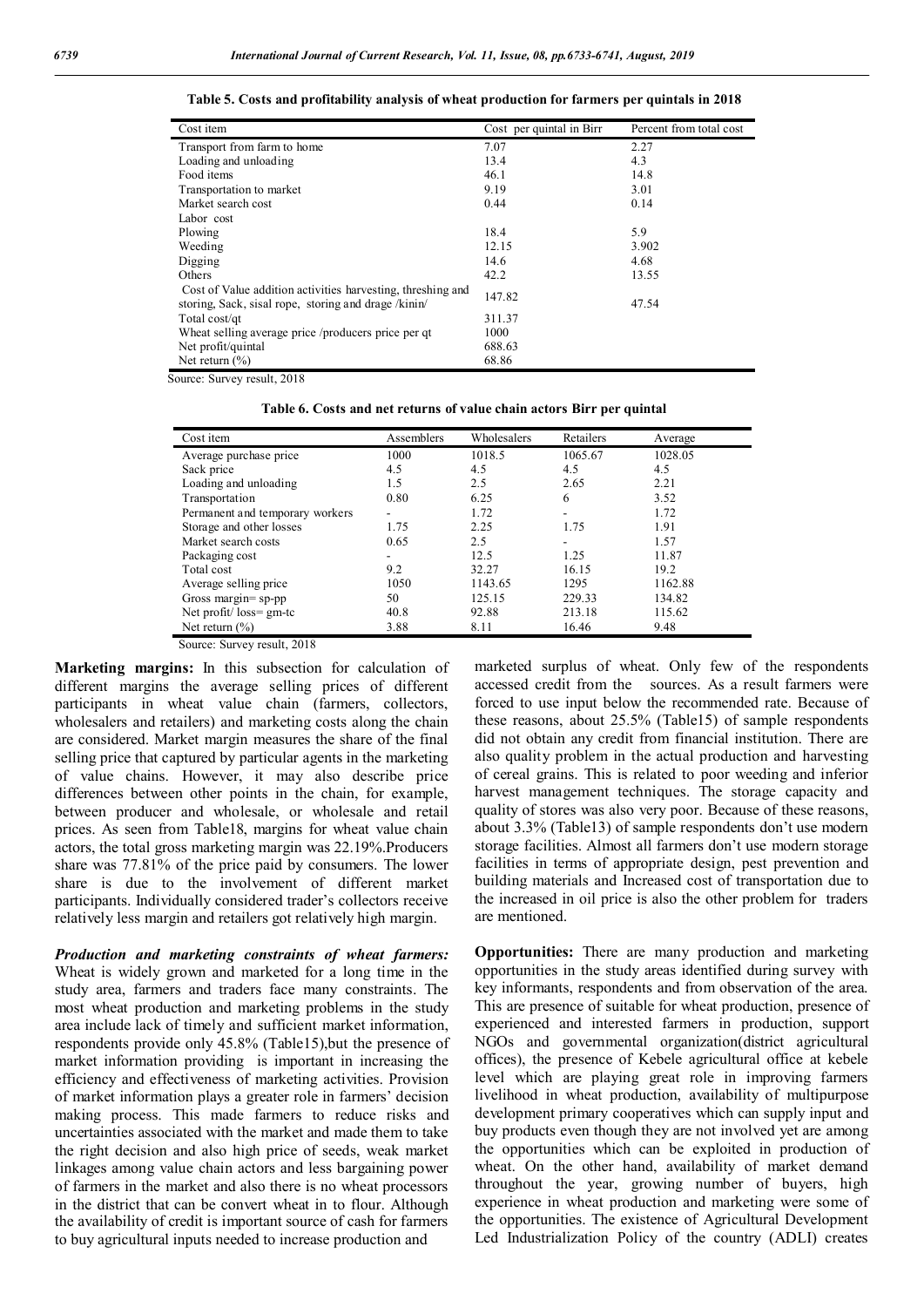good opportunity for producers through input and output supply and extension services provided by the DAs.

## **Summary, Conclusion and Recommendations**

**Summary and Conclusion:** This study was aimed at analyzing value chain of wheat in Wenberma district, West Gogam zone, Amhara National region State, Ethiopia. The main focus of this thesis was analyzing value chain of wheat .The specific objectives of study include identifying the mapping of wheat value chain actors, understand the role of chain actors and relationships, identify the determinants of marketing costs, margins and value share of the value chain actors. The data were collected from both primary and secondary sources. The primary data were collected from individual interview using semi-structured questionnaire and key informant interviews by using guiding questionnaire. The primary data for this study were collected from 120 randomly selected wheat producer household heads and 39 traders from the market. Data were also collected from 10 consumers. Secondary data were obtained from different sources like agricultural development office, trade and transport office, publications, CSA and web sites. Data analysis was made using descriptive statistics and econometric analysis using STATAversion8 software.

The descriptive statistics measures like mean, standard deviation, proportion and graphs were used in the characterizing of households heads, analyzing value chains and to evaluate the market performances. Wheat value chain analysis in the study area revealed that the main value chain actors being input suppliers, producers, collectors, wholesalers, retailers and consumers. Producers themselves, primary cooperatives, private chemical suppliers and NGOs were the actors involved in the input supply activities. Only small scale farmers are involved in wheat production in the study area. There are also governmental and nongovernmental organizations that provided support services to wheat value chain. The main supporters of wheat value chain in the study area are office of agriculture, office of trade and transport, primary cooperative, district administration, wenberma agricultural research center, Amhara Saving and Credit Institution (ACSI) and commercial banks are the major wheat value chain supporters in the district. Only 45.8%of farmers reported that they had market information but it is in formal. Mostly their source was from farmers and others get information from direct visit of market, traders and development agents. This shows that there is no formal system of disseminating market information to beneficiaries. The result also showed that 25.8% and 98.1% of the respondents have access to credit and storage facilities respectively. In the study area, during the year under the study, the total wheat production was 480,000 quintals, In this study, the market performance was analyzed. Regarding the cost of the chain actors, producers of wheat in the study areas incur costs mostly during production periods rather than marketing their produce. The total production cost of farmers was 311.37 per quintal and net return was 226.92% a t selling price. Gross marketing analysis result show that total gross marketing margin was 22.19% and producers share was 77.81% of the price paid by consumers.

**Recommendation:** Recommendations are suggested as follows to improve the value chain of wheat in the study area based on the findings of the study so as to make future intervention. The major source of wheat seed varieties was primary cooperatives. Producers prefer improved seed varieties, they always obtain below their requirement, quantity, quality, uniformity, and the recommended one is 1.5quintal per hectare .Producers said that seed supply is limited. This has led to most of the producers recycling seed from the previous crop which reduces yield per unit area over time. Therefore ,it would be better that value chain supporters to promote and encourage the production and dissemination of quality seed systems in production sector is more strengthened since the area is suitable for seed and wheat production. It should strengthening provision of training on proper managements of crops including controlling of diseases and insects, harvesting and post harvesting practices as an important component in wheat sector development. Establishment of processing and storage facilities for wheat, storage facilities are poor and there is no wheat processor in the district area. To solve these problems constructing best storage and processing facilities by farmers and the government would be very important. Education, to increase the value chain of wheat technique education has a significant effect to increase production by farmers. Hence, continuous education that would change the production skill of producers is very important to change the attitude of farmers. So it should concern to provide continuous education in production and value chain analysis of wheat. Information**,** information plays a key role to enhance the performance of wheat value chain. Since knowledge and information are the major drivers of economic endeavors its application has been becoming critical for social and economic transformation. Lack of proper and timely information creates a gap among key participants, mainly, between producers and retailers. Hence, information services have to be established or strengthened to provide farmers and traders consistently and timely. Quantity of wheat produced is one of the determinant factors that affect volume of wheat supplied to the market positively and significantly. Therefore, policy proposed should focus on increasing production and productivity of the sector. This could be partly achieved through identifying new technologies and management systems that would improve the production and productivity of the crops. Creating stable demand for surplus production would also enhance farmers' decision on wheat production consistently.

### **REFERENCES**

- Amare Aleminew, Adane Legas and Mekonen Misganaw, 2015. Yield Response of Bread Wheat Timing of Urea Fertilizer Application in Eastern Amhara Region. Sirinka Agricultural Research Center, P.O. Box 74, Woldia, Ethiopia.
- Anandajayasekeram, P. and Berhanu Gebremedihin, 2009. Integrating Innovation Systems Perspective and Value Chain Analysis in Agricultural Research for Development: Implications and Challenges. Improving Productivity and Marketing Success (IPMS) of Ethiopian Farmers Project Working Paper 16. ILRI (International Livestock Research Institute), Nairobi, Kenya.67
- CSA (Central Statistical Authority) 2013. Agricultural sample survey report on area andproduction of crops (private peasant holdings, meher season). Volume I CSA, AddisAbaba, Ethiopia.